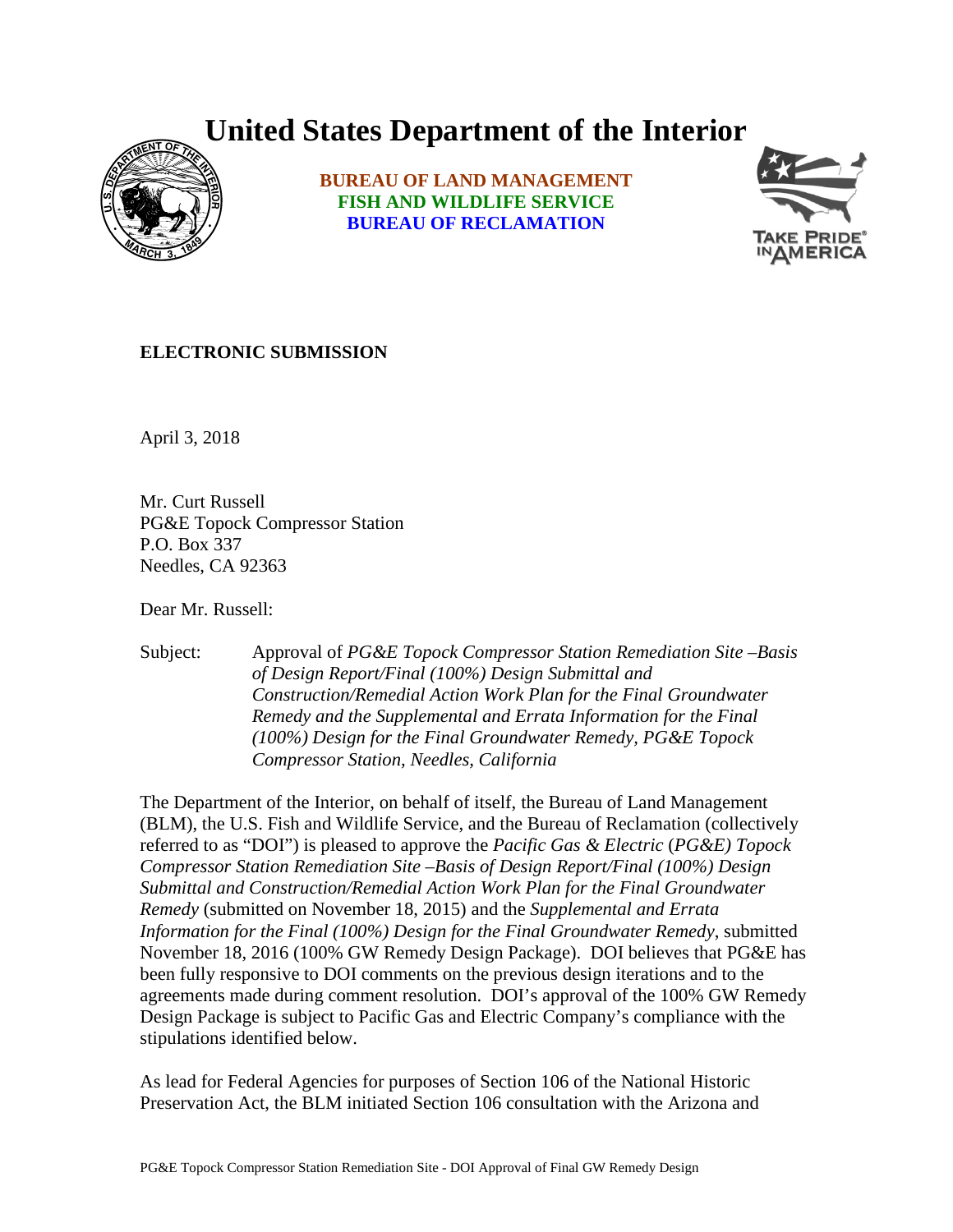California State Historic Preservation Offices and the Advisory Council on Historic Preservation. The BLM invited nine Native American Tribes that attach religious and cultural significance to historic properties within the Area of Potential Effect (APE) for the Topock Remediation Project to participate in the Section 106 consultation process which resulted in the development of a Programmatic Agreement (PA). PG&E and affected Federal agencies also participated in the Section 106 consultation.

The PA acknowledges the Tribes' historic and traditional interests in the area, and establishes a process for further consultation on the potential effects to historic properties within the APE resulting from the Topock Remediation Project. The Signatories and Invited Signatories executed the PA in 2010, and amended it in 2017. Among other things, the PA required development of an additional plan to avoid, minimize or mitigate the potential adverse effects on cultural and historic properties in the APE resulting from the Topock Remediation Project. The BLM developed the Cultural and Historic Properties Management Plan (CHPMP) in 2012. In addition, the BLM is currently developing the Historic Properties Treatment Plan (Treatment Plan), which will provide specific measures to avoid, minimize or mitigate adverse effects to the Topock Maze, the Topock Traditional Cultural Property (TCP), and individual sites that have been determined eligible for listing on the National Register of Historic Places (NRHP), such as the trail site (CA-SBR-29943).

PG&E shall comply with the provisions of the PA, the CHPMP and the Treatment Plan throughout remedy construction, including the following:

- PG&E shall honor the Tribal Access Plan (CHPMP Appendix B) to assure the Tribes of continued access to federal lands within the boundary of the APE for religious, spiritual or other cultural purposes during construction and operation of the groundwater remedy. DOI recognizes that portions of the APE may require access control due to health and safety issues.
- In addition to the periodic monitoring of historic and cultural properties to assess site conditions required in the CHPMP, PG&E shall conduct supplemental monitoring during groundwater remedy construction, as directed by BLM or DOI.
- In accordance with the Remedial Design/Remedial Action Consent Decree, the PA, and the Construction Remedial Action Work Plan, *Appendix F – IM-3 Decommissioning, Removal and Restoration Work Plan*, PG&E shall complete removal of the IM-3 facility and appurtenances as soon as practicable. PG&E shall, to the extent practicable, restore the areas affected by the IM-3 facilities to the conditions existing prior its construction.

BLM has determined that portions of Route 66 within the APE are eligible for listing on the NRHP and would be adversely affected by remedy implementation. The APE also encompasses the Topock Maze and the Topock TCP. The Topock TCP within the APE is eligible for inclusion on the NRHP under Criterion A and is part of what the Tribes have identified as a larger area of traditional and cultural importance, whose boundaries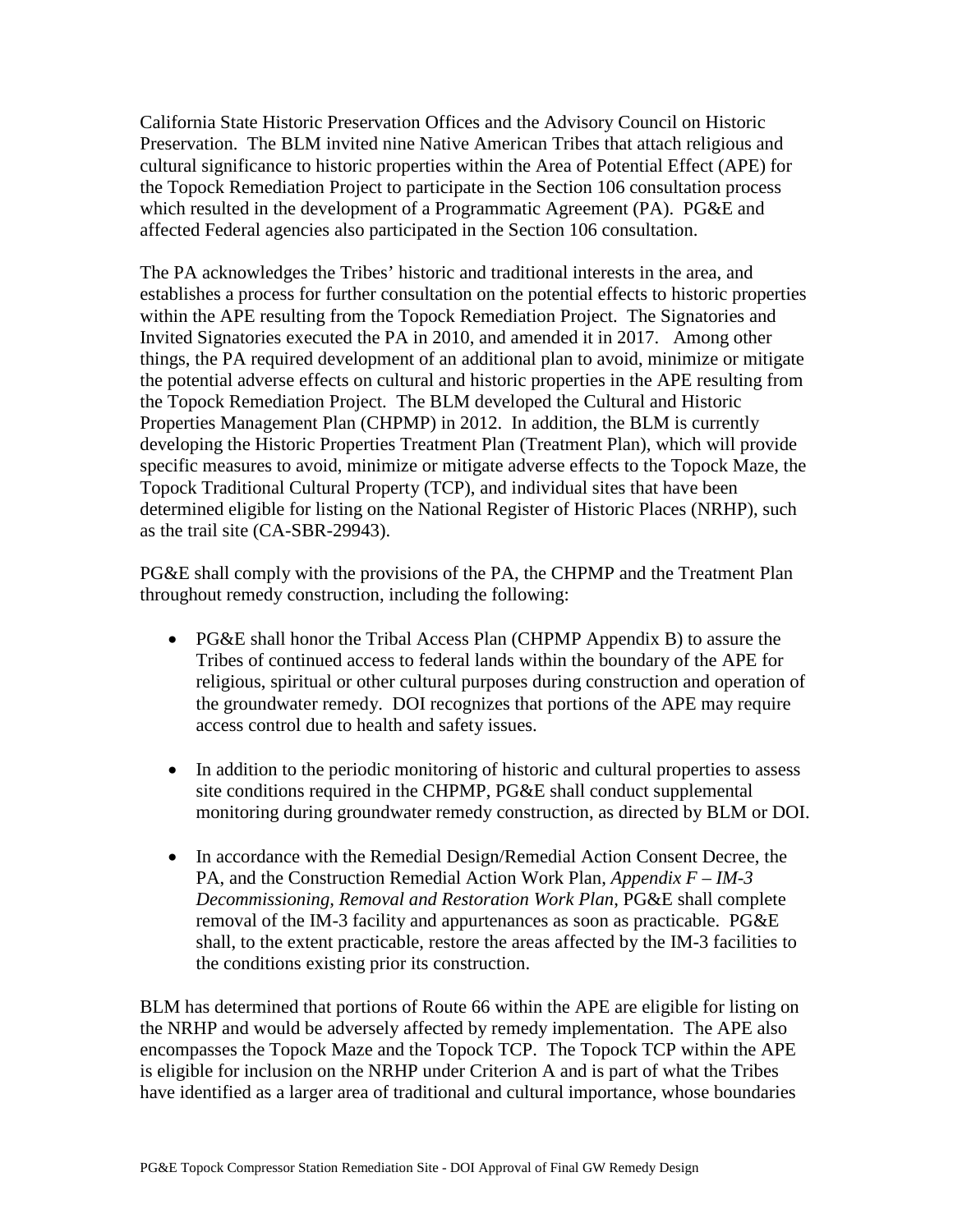have yet to be defined and will not be defined within the scope of this Undertaking, and will not be subject to any further concurrence regarding this determination of effect. PG&E shall adhere to the conditions specified below in implementing the 100% GW Remedy Design Package.

- The Treatment Plan identifies proposed measures to avoid, minimize or mitigate adverse effects to the maximum extent practicable on the Topock Maze, the TCP, and individual sites that have been determined eligible for listing on the NRHP, such as the trail site (CA-SBR-29943). The Treatment Plan shall be implemented contemporaneously with the construction. All unevaluated sites are treated as eligible for the National Register and shall be avoided to the maximum extent practicable. In accordance with the PA, should unanticipated adverse effects occur as a result of remedy implementation, the Treatment Plan shall be modified to include measures to minimize or mitigate the adverse effects.
- Chemicals that are foreign to the natural environment are a concern to the Tribes, Federal land managing agencies, and the public. PG&E shall notify DOI of any change in the class of chemical additives that will come in contact with the soil or groundwater during construction to allow for sufficient time for consultation to occur in accordance with the PA Appendix B, if necessary.
- PG&E shall notify Interested Tribes and DOI by phone and email if unexpected field conditions are encountered during well installation, drilling cannot continue at the planned location (referred to as "refusal"), and a determination is made in the field that the well must be moved. Work will continue after the notification.

PG&E must notify the BLM Topock Archaeologist and Field Office Manager of proposed changes to the current design requiring a work variance request (WVR) for additional intrusive activities within BLM managed land. If requested by BLM, a field visit will be arranged to discuss the potential impacts to the land and historic, biological and/or cultural resources.

DOI and BLM understand that the Fort Mojave Indian Tribe (FMIT) remains opposed to the siting of monitoring well (MW) MW-X and MW-Y/Y' in Arizona. Monitoring wells are necessary on the peninsula to detect the potential migration of hexavalent chromium and remedy byproducts into Arizona. These wells are also necessary to gain a better understanding of the hydrogeologic environment in Arizona and analyze potential influences from remedy implementation. The BLM has considered the proximity of the wells to the nearby sites and recognizes that these wells may have an indirect adverse effect on the White Clay site. BLM will consult with Signatories, Tribes, and Invited Signatories regarding ways to minimize or mitigate the potential adverse effect to the White Clay site. PG&E shall delay installation of MW- X and MW-Y/Y' until consultation has been completed and/or direction to install the wells is given by DOI.

PG&E shall pay strict attention to the conservation measures laid out in the Programmatic Biological Assessment (PBA) during all field activities. PG&E shall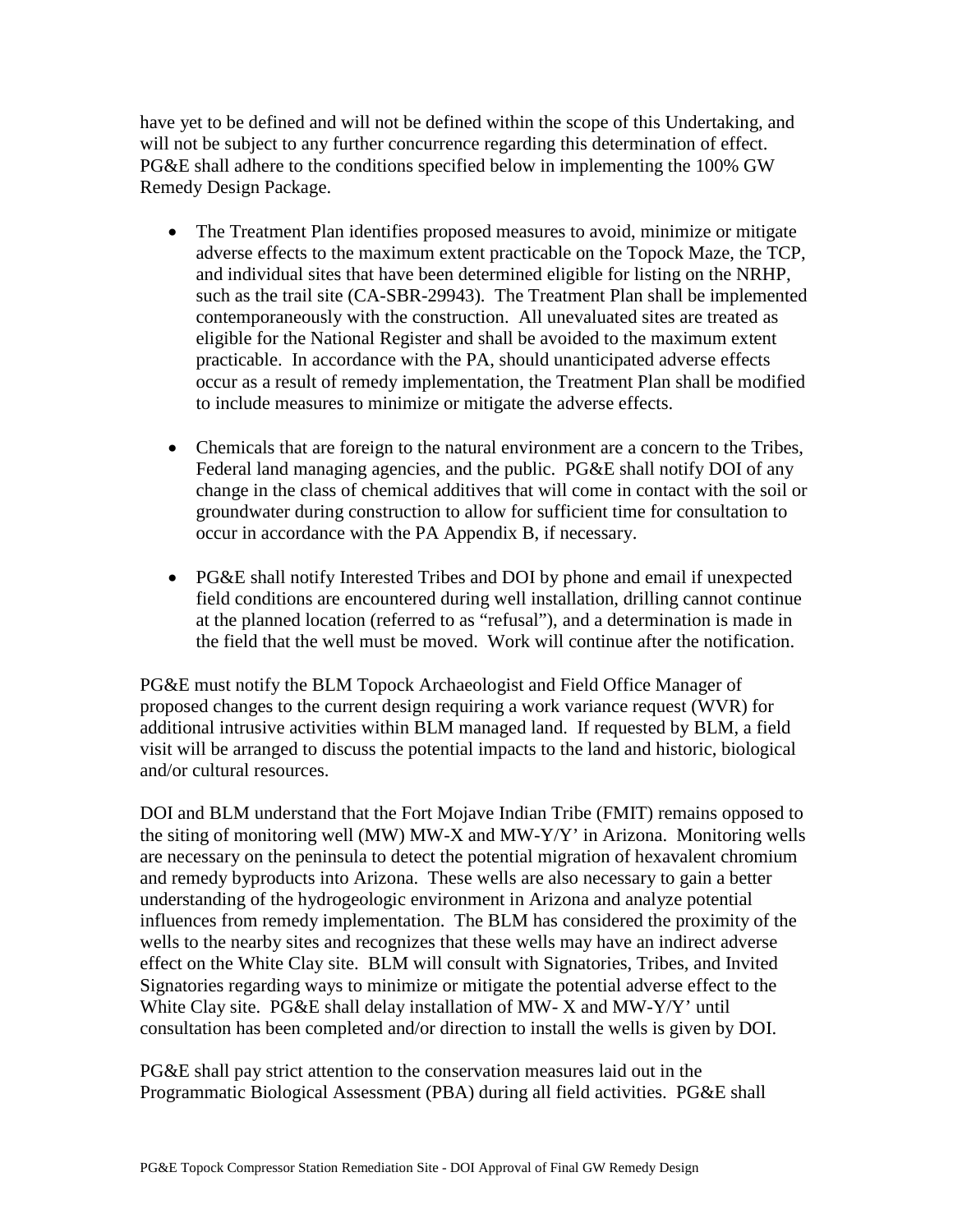comply with conservation measures adopted as a result of the Endangered Species Act Section 7 consultation process, held with BLM and USFWS, in order to avoid and minimize adverse effects to threatened and endangered species. PG&E shall minimize any new disturbance associated with the construction activities to the greatest extent practicable, as directed by DOI.

In order to comply with the National Wildlife Refuge System Administration Act and the corresponding Appropriate Use Analysis and Compatibility Determination, PG&E must notify the Havasu National Wildlife Refuge (HNWR) Manager of any changes to the current design requiring a WVR and resulting in additional intrusive activities within the HNWR. If requested by the HNWR Manager, a field visit will be arranged to discuss the potential impacts to the land and historic, biological and/or cultural resources.

Additional stipulations required for remedy implementation are as follows:

- A Right-of-Way (ROW) Grant Renewal was issued by BLM in 2008 for the continued use of the wastewater discharge line, access road and four evaporation ponds on public lands. An Amendment to the ROW Grant was issued on January 25, 2018 to allow for disposal of hazardous substances, such as those contained in the groundwater remedy-produced water, to the ponds. Prior to use of the evaporation ponds for remedy produced water, PG&E shall provide baseline conditions regarding constituent concentrations in the evaporation ponds by providing data currently collected for the monitoring reports pursuant to the California Regional Water Quality Control Board, Colorado River Basin, Waste Discharge Requirements for the Ponds
- PG&E shall comply with the Bird Impact Avoidance and Minimization Plan (BIAMP 2013) describing how impacts to special‐status bird species will be avoided and minimized during implementation of the Topock Groundwater Remediation Project. General avoidance and minimization measures that address all bird species are provided in Section 6.1 of this document and shall be implemented. PG&E shall verify limited use of the ponds by migratory birds in accordance with the BIAMP. Once the remedy is operational, PG&E shall provide remedy produced water analytical data, collected for the quarterly monitoring reports pursuant to the approved Operations and Maintenance Manual for the Final Groundwater Remedy. PG&E shall conduct additional sampling of remedy produced water, as directed by DOI. PG&E shall work with the DOI to determine if additional mitigation measures are necessary.
- PG&E shall provide Construction Quality Assurance (CQA) records, including inspections reports, surveillance reports and audit reports, to the DOI Project Manager upon request.
- Workers shall exercise caution when traveling to and from the project area. To ensure worker safety and minimize the likelihood for vehicle strikes of listed or special status species, speed limits when commuting to project areas on unpaved